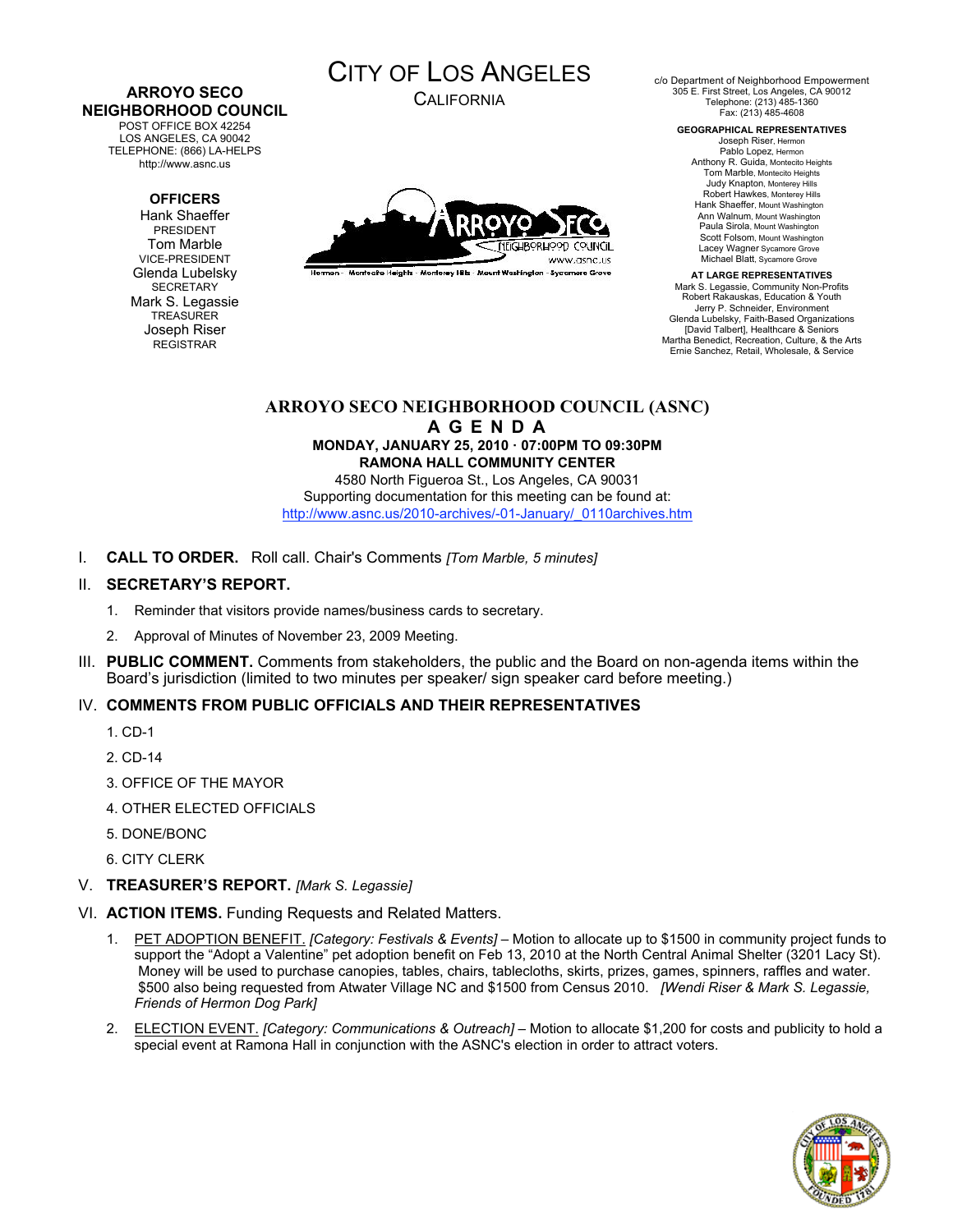## **ARROYO SECO NEIGHBORHOOD COUNCIL (ASNC) AGENDA, Page 2 MONDAY, JANUARY 25, 2010 · 07:00PM TO 09:30PM RAMONA HALL COMMUNITY CENTER**

- 3. "2010 SUMMER NIGHT LIGHTS" GANG REDUCTION PROJECT. *[Category: Safety]* Motion to allocate \$2500 in community project funds to support the 2010 Summer Night Lights Gang Reduction project in Northeast LA. Sponsored by the Mayor's Gang Reduction and Youth Development Office, this program keeps local parks open after dark and provides free food and activities for at-risk youth. *[Approved by the Public Safety Cmte on 1/16; Request Originator: Mark S. Legassie, Public Safety Cmte Chair]*
- 4. AVENUE 50 STUDIOS SECURITY CAMERA. *[Neighborhood Purposes Grant]* Motion to approve a Neighborhood Purposes Grant (NPG) in the amount of \$477.81 for the purchase and installment of security system for the non-profit organization Avenue 50 studios. The breakdown is as follows: \$187.86 Security System \$ 89.95 Video Capture for Mac, \$200.00 Installation charges = \$477.81 Note: Ave 50 Studios will reimburse the ASNC \$187.86 for the cost of the camera upon receipt of the NPG grant, and this NPG will resolve the issue with DONE (purchase of equipment for private property). *[Mark S. Legassie*]

#### VII. **ACTION ITEMS.** Non-Finance Related.

- 1. ELECTION PROCEDURES. Approval of ASNC Election Procedures as proposed by the City Clerk, with changes (from December meeting). Requires Board Action. *[Rules and Elections Cmte]*
- 2. CANDIDATE RECRUITMENT. Request that all ASNC Local Issues Meetings held between now and the election on April 29 include time for candidate recruitment and voter information to promote participation. *[Rules and Elections Cmte]*
- 3. VOTING BY PRESIDENT. Report by Tom Marble (Rules and Elections) on motion to amend Standing Rules or Bylaws to enable the President to vote on ASNC business, and action as appropriate. *[Joseph Riser]*
- 4. FY11 BUDGET SURVEY. Motion to approve the following categories and descriptions for use in the FY11 community project budget survey, which will be included with the election voting materials *[Approved by the Budget & Finance Cmtee on 1/16; Request Originator: Mark S. Legassie, Treasurer]*:

#### **ASNC Budget Categories (in reverse alphabetical order)**

1) **Safety** – e.g. gang violence reduction, emergency preparedness supplies, neighborhood watch signs, public transportation issues.

2) **Recreation** – e.g. playground equipment, skateboard parks, bike path & trail maintenance, organized hikes, hobbies and fun recreational activities, bird-watching, bike rides

3) **Health** – e.g. free flu shots for the poor, health fair, poop bag dispensers, exercise equipment, banner for new low-cost community clinic, advertisements to promote drug-free living.

4) **Festivals** – e.g. limited-duration festivals and events for the public (and not referenced elsewhere on this list)

5) **Environment & Beautification** - e.g. energy conservation, recycling, tree/flower planting & maintenance, graffiti cleanup, community gardens, roadside cleanup, park beautification improvements.

6) **Education** – e.g. equipment for schools, after-school and summer programs, school supplies, school capital improvements (field trips not allowed).

7) **Culture & Arts** – e.g. display case for museum, cultural landmark preservation, equipment for dance/art studio, permanent art display (does not include limited-duration events)

8) **Animal Welfare** – e.g. stray animal rescue, pet adoption events, spay-neuter programs, low-cost vaccinations, microchipping

9) **Other** : (let voters fill in their own)

5. ARROYO SECO PARKWAY UPGRADES. Consideration and possible adoption of Statement outlining recommendations for the design and construction process for the upgrades now under way. *[Recreation, Culture and The Arts Cmte]*

In December Caltrans held an informational meeting about the upgrades to the Arroyo Seco Parkway to be constructed over the next two years. Although everyone appreciates the project's safety improvements, some of the information alarmed attendees, especially those responsible for arts and recreation facilities and stakeholders concerned with preserving the historic character of our area.

These people came together in the recent meeting of ASNC's Recreation, Culture and the Arts Committee to develop a consensus on changes to Caltrans plans that are urgently needed. Elected state officials must be informed as soon as possible to intervene. This is a brief summary.



**ARROYO SECO NEIGHBORHOOD COUNCIL** Post Office Box 42254, Los Angeles, Ca90042 Phone (866) LA-HELPS www.asnc.us

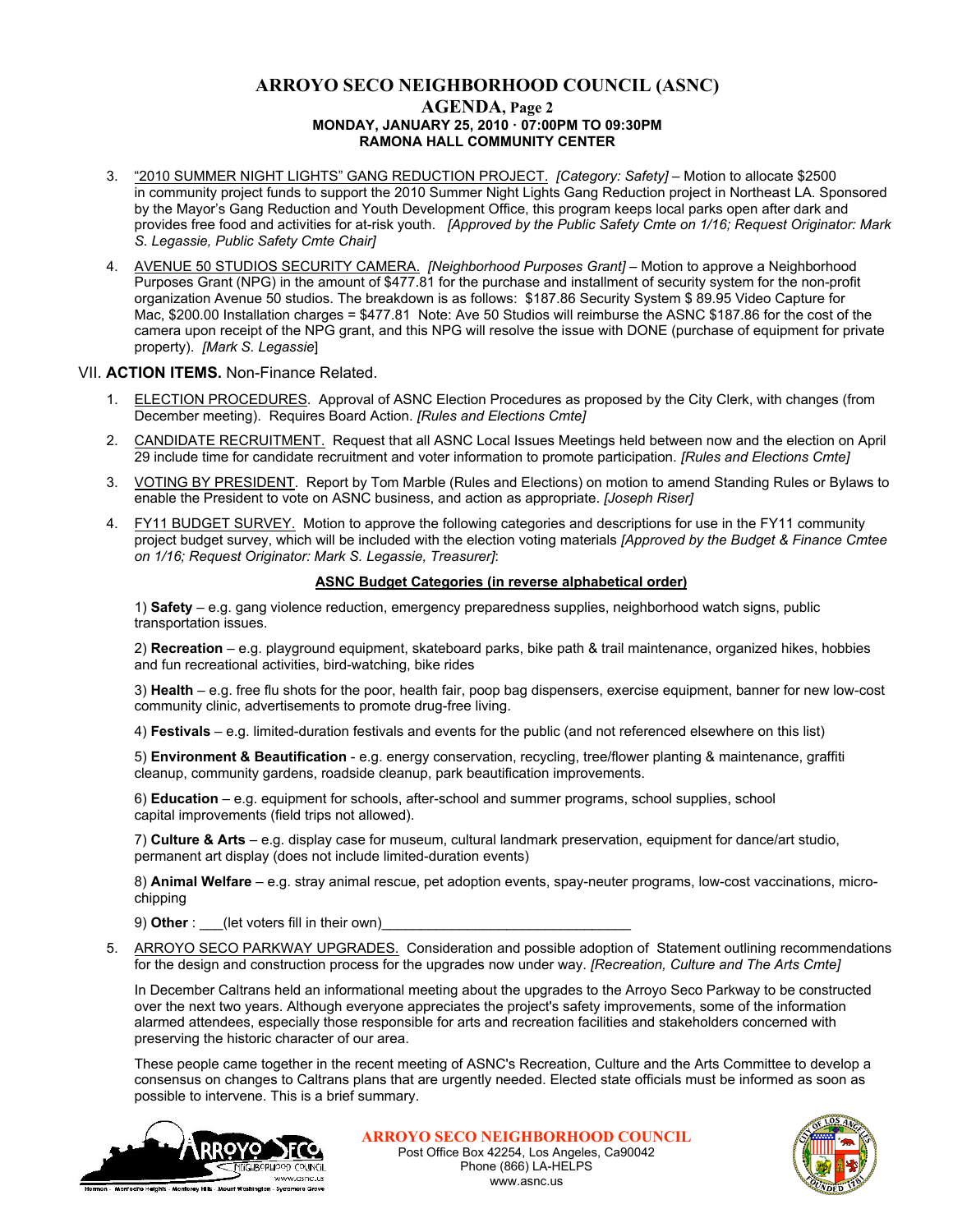# **ARROYO SECO NEIGHBORHOOD COUNCIL (ASNC)**

#### **AGENDA, Page 3 MONDAY, JANUARY 25, 2010 · 07:00PM TO 09:30PM RAMONA HALL COMMUNITY CENTER**

**Construction Process** – The freeway will be divided into four segments and each one will be closed for five consecutive weekends, starting at 10 p.m. Friday to 6 a.m. Monday. Only one northbound lane will be open to traffic. That means for 20 weekends, the primary north-south artery will be disrupted with detours.

--REQUEST: One southbound lane must also be open.

--REQUEST: Firm dates for the weekend closures must be disclosed.

--REQUEST: Specific weekends must be excluded from closures.

--REQUEST: Details of the equipment staging area must be disclosed.

--REQUEST: Shuttles, free Gold Line service be pro vided.

--REQUEST: Graffiti control must not be left to the contractor as a low priority.

**Design** – The project design was conducted with minimal community input. Since the Arroyo Seco Parkway, unlike other freeways, has historic significance to the area, a more meaningful design must be implemented with respect to local character.

--REQUEST: Caltrans has a specific historic light fixture standard on record for the Parkway. Caltrans must modify its plan to use that fixture.

--REQUEST: Center median design needs to adhere to historic local style with an articulated surface to discourage tagging and reduce noise.

--REQUEST: Side barrier facing of broken concrete must adhere to the 1940s style of the Parkway with a variety of color stains.

--REQUEST: Side barrier fencing must be optimized for the viewshed within the limitations of safety.

--REQUEST: On/offramps must not be capped with impermeable hardscape and must include landscaping appropriate to the area as a first priority.

The Recreation, Culture and The Arts Committee moves that the Arroyo Seco Neighborhood Council support this appeal to State officials in order to guide Caltrans to meet the needs of our stakeholders.

- 7. TNR AND THE CITY OF LOS ANGELES. Discussion about the lawsuit ending the city's participation in Trap, Neuter, and Release programs and the resulting status of such programs supported by the ASNC *[Ann Walnum]*
- 8. MODIFICATION OF PARKING RESTRICTIONS. Discussion of Parking Restrictions on Mount Washington *[Mount Washington Local Issues Cmte]*

#### VIII. **COMMITTEE AND OTHER REPORTS.**

- 1. Local Issues.
	- (a) Hermon
	- (b) Montecito Heights
	- (c) Monterey Hills
	- (d) Mount Washington
	- (e) Sycamore Grove
- 2. Communications and Outreach (Joseph Riser)
- 3. Budget and Finance (Mark S. Legassie)
- 4. Environment (Jerry Schneider)
- 5. Recreation, Culture, and the Arts (Martha Benedict)
- 6. Community Garden (Paula Sirola)
- 7. Public Safety (Mark S. Legassie)
- 8. Rule and Elections (Tom Marble)



**ARROYO SECO NEIGHBORHOOD COUNCIL** Post Office Box 42254, Los Angeles, Ca90042 Phone (866) LA-HELPS www.asnc.us